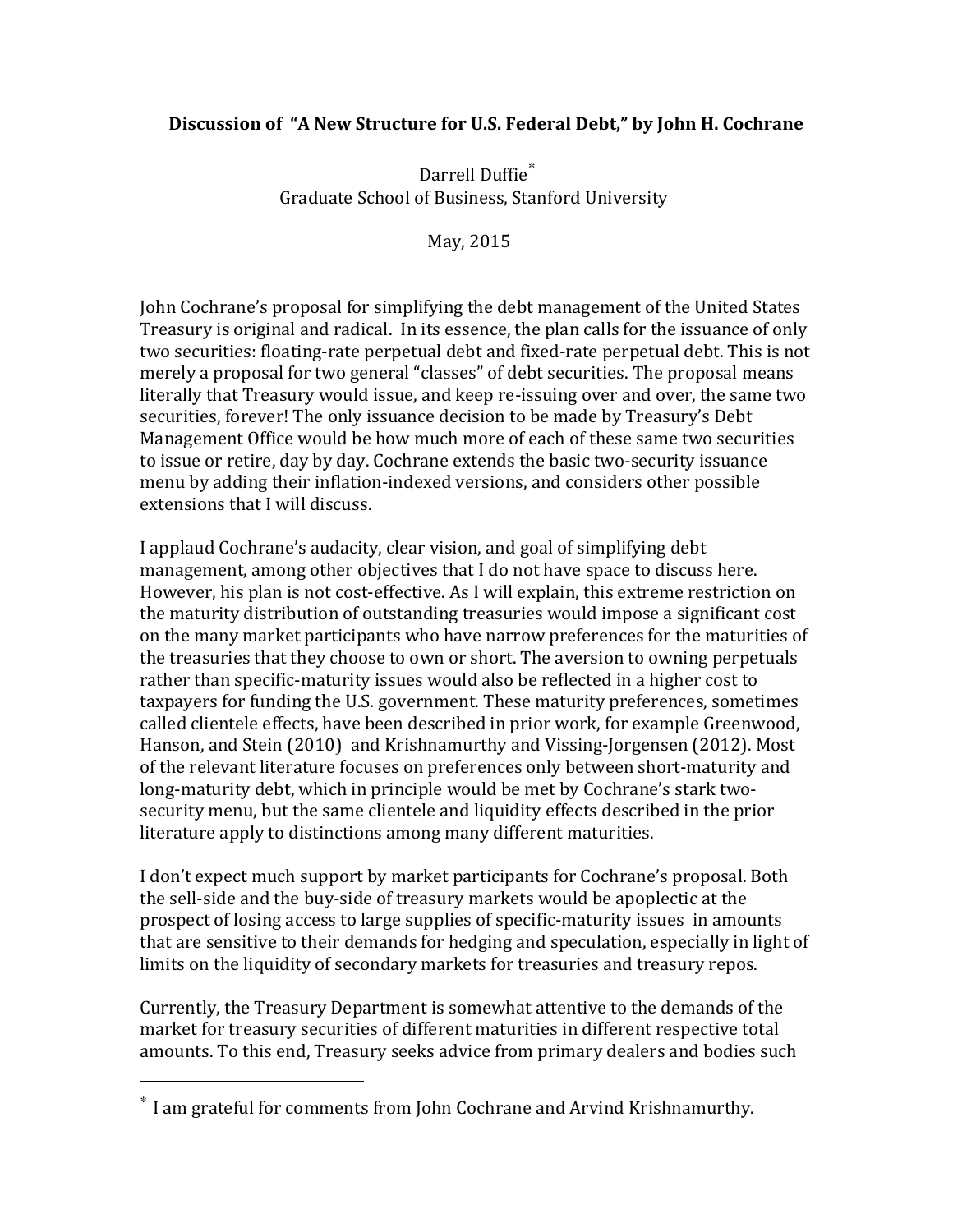as the Treasury Borrowing Advisory Committee. As I will explain, Treasury also infers directly from price signals and daily reports of treasury delivery failures which particular securities are in especially high demand. Treasury responds by issuing more of those and less of others. Is the U.S. Treasury wasting its time (or even, as Cochrane argues, causing social harm) by catering to the maturity-based demands of treasury investors? No, it is not.

In an ideal frictionless-market world, as first shown by Wallace (1981), the maturity structure of government debt is irrelevant.<sup>1</sup> All that matters to the real economy is the stream of net cash flows to be spent by the government. The economic effect of any issuance strategy for government liabilities could be costlessly converted by the private sector in this ideal world to the effect of any other issuance strategy that leaves the government with the same net stream of cash flows, through frictionless trading of a full menu of financial contracts.

The Cochrane proposal would at least allow a perpetual fixed-rate note to be "stripped" into a portfolio of coupon-only claims and a forward claim to a perpetual. For example, a perpetual note could be converted to a stream of daily coupon payments for the next 10 years and a claim to a perpetual note that starts paying in 10 years. Ideally, one could synthesize any desired hypothetical fixed-rate treasury by packaging the coupon strips accordingly. But the key problem here is not the ability to synthesize a desired position, but rather the available total free float of specific types of notes.

As I explained in Duffie (1996), market participants value individual treasury securities both for the cash flows that they promise and also for liquidity services of various types. In particular, certain benchmark on-the-run treasuries are often in especially high demand for hedging and speculative purposes. Specific-maturity treasury bills are also valuable for the defeasance of municipal bonds<sup>2</sup> and other maturity-specific cash-management and collateral applications.

Episodically, the demand for certain securities such as the last-issued ("on-the-run") 10-year treasury note is so high that in order to obtain these notes one must be willing to lend cash at interest rates below *minus* 2 percent to get owners of the notes to give them up on short-term repos. Even so, there are often not enough of these notes in circulation in recent years to meet trading demands, given the limited velocity of their intra-day circulation.<sup>3</sup> This often results in cascading failures of sellers to deliver the notes they have promised to buyers.<sup>4</sup> Recently, Treasury has

 

 $1$  Other relevant pieces of this literature include Angeletos (2002), Chamley and Polemarchakis (1984), and Stiglitz (1988).

 $2$  See Ang, Green, and Xing  $(2013)$ .

<sup>&</sup>lt;sup>3</sup> Vayanos and Weill (2008) provide a search-based model of over-the-counter markets in which even two securities with identical cash flows can be distinguished in price and demand by relative liquidity.

<sup>&</sup>lt;sup>4</sup> See for example McCormick (2014).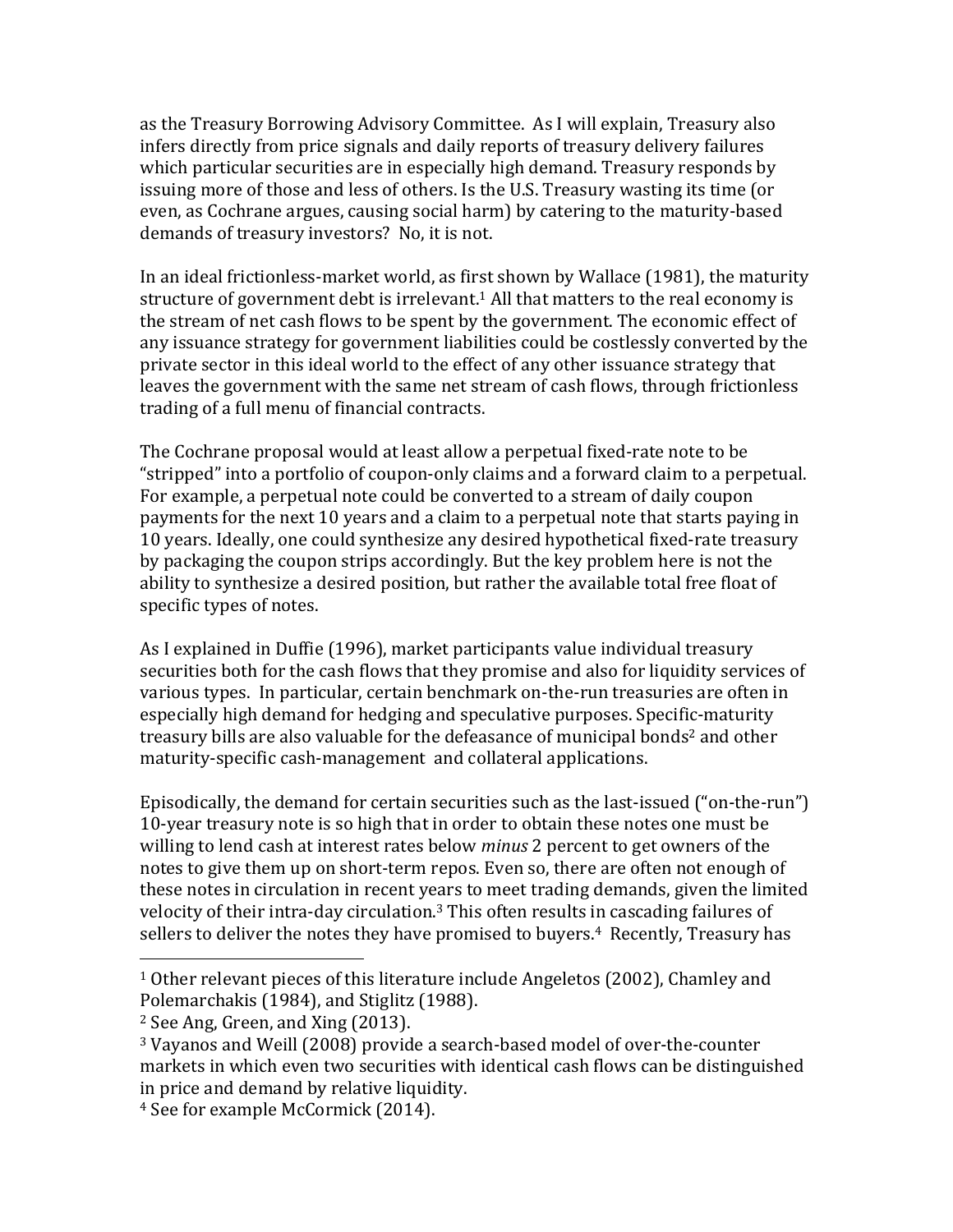gone so far as to issue the same specific 10-year note in three successive auctions, creating a massive "triple issue," in order to meet the very high demand for these notes, which can be perceived from its special repo-market terms and high rates of delivery failure. There are often similar problems with 2-year and 5-year notes.

Cochrane recognizes this concern, and considers two potential compromises to his basic perpetuals-only design. Under one variation, Treasury would monitor the market for liquidity pressure on stripped coupon securities at selected maturities, and would augment the supply of those strips with special new auctions. I predict, however, that if Treasury were to pursue this route even half as far as its benefits seem to extend, we would end up with a rather heterogeneous maturity profile of outstanding treasury obligations, running against the spirit of Cochrane's proposal. I would also have some concerns over the lack of liquidity of the many different individual strips, due to thin trading. Over time, a strip whose original maturity had once been in the "sweet spot" would become illiquid. This seems like the sort of problem that Cochrane was actually trying to avoid. In a brief appendix, I discuss another potential intermediate-maturity compromise considered by Cochrane, based on perpetual bonds whose coupon rates decay over time.

A positive aspect of Cochrane's proposal in its purest two-security form is that each of the two perpetuals would be extremely liquid. The entire amount of fixed-rate nominal treasury debt in existence would trade in the form of a single security, so there would be a super abundance of its supply. For example, even if Treasury decided to issue  $90\%$  floating-rate debt and only  $10\%$  fixed-rate perpetuals, the market value of the single fixed-rate perpetual note would exceed one trillion dollars at current debt levels, well over ten times the amount of any single treasury note now in existence. However an abundant supply of perpetual notes does not mean that the preferences of investors for specific finite-maturity notes are being well served.

What would happen if the Cochrane proposal were adopted? Stripping would be used to create various synthetic treasury positions whose maturity properties serve specific applications for hedging, speculation, cash management, and collateral. Not all individual strips would be in equally high demand — far from it — but the total supply of traded treasury fixed-coupon cash flows would be perfectly flat across all maturities. As a result, some strips would trade at notable yield distortions, relative to those suggested by efficient-market term premia. That is, there would be significant liquidity premia, probably much larger those visible in today's highestdemand treasury bills and notes, whose supplies are at least somewhat responsive to market demand. The private sector would try to close the gap by creating substitute securities, probably with some degree of success. The opportunity cost to market participants of lost access to a greater amount of maturity-specific treasuries relative to others would nevertheless be significant.

There is no compelling reason for the government to deny the market the relative quantities of specific-maturity treasuries that investors demand. The government is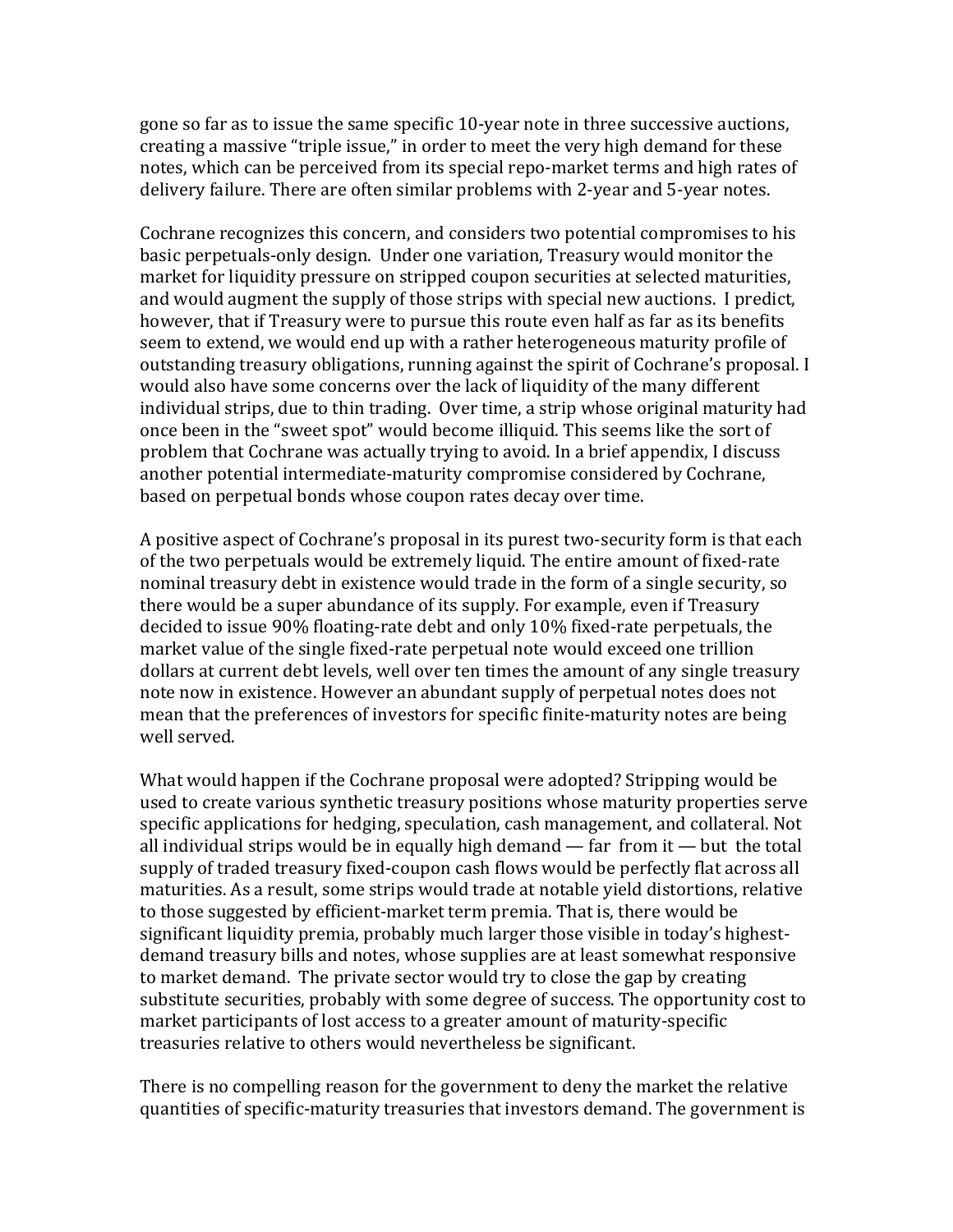able to vary the maturity structure of its debt at a low cost, relative to the benefits of maturity variation to investors. By doing so, the government can lower its interest expense accordingly. While much of the resulting interest-expense savings represent a transfer from treasury investors to taxpayers, these savings reflect real liquidity benefits to the market.

The best part of Cochrane's proposal for Treasury debt management is the suggestion to create a large outstanding supply of floating-rate notes. Treasury has not come close to satiating the market's extremely high demand for safe liquid money-like instruments.<sup>5</sup> In the spirit of my earlier discussion, Treasury could better serve the market by serving more of this demand.

## **Appendix: Perpetual Bonds with Decaying Coupon Rates**

Cochrane's other potential compromise to meet the demand for intermediatematurity securities would have Treasury issue perpetual notes whose coupon rates decline geometrically with maturity. For example, if the yield curve is flat at some rate y, a perpetual note whose coupons decline at a proportional rate of g per year would have a duration of  $1/(r+g)$ . Duration, or valued-weighted average maturity, is a standard measure of the sensitivity of the market value of a bond to changes in yields. For example, a perpetual whose coupons decay at 4% per year would have a duration of 10 years when its yield is  $6\%$ . A downside, however, is that if recessionary monetary conditions were to push the yield of this note down to  $1\%$ , its duration would then zoom out to  $1/(0.01+0.04) = 20$  years. The duration of a conventional a ten-year treasury note would increase only modestly in this scenario, from about 7.7 years when issued at a  $6\%$  yield to about 8.1 years when its yield drops to 1%. From a risk-management viewpoint, bond investors generally tend to prefer low duration sensitivity. Treasury would find itself under pressure to issue various bonds with different geometric coupon decay rates, to serve various different maturity-specific clienteles, and then to add a further variety of bonds over time in order to compensate for changes in the yield curve. While Treasury could probably maintain adequate liquidity for a relatively rich menu of bonds with different coupon decay rates, this approach seems to defeat much of the simplicity of Cochrane's original scheme. This approach would also raise quite a fuss in the investment community because of the operational costs of dealing with bonds whose coupon income is declining over time.

 

<sup>&</sup>lt;sup>5</sup> See, for example, McCormick (2015).